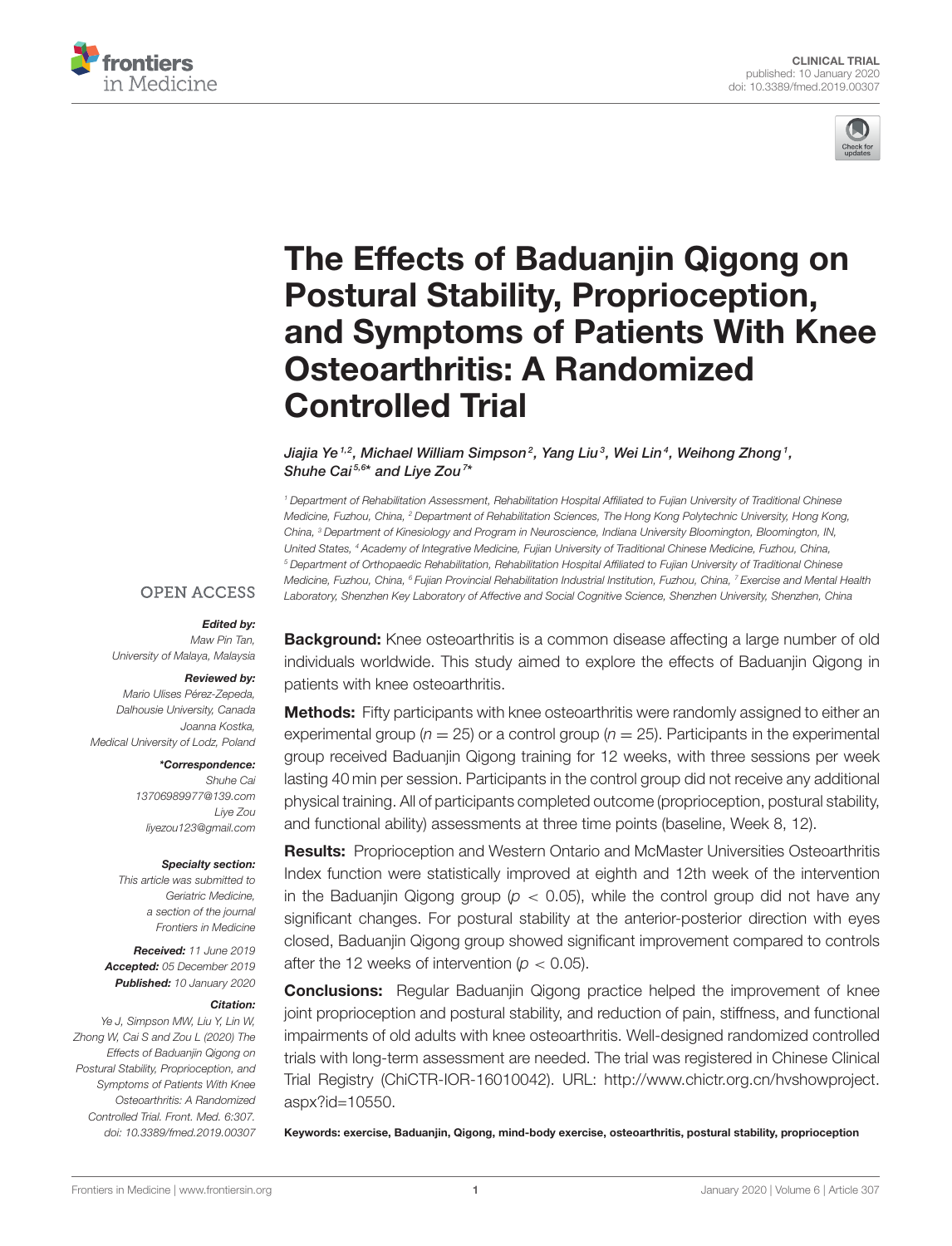# INTRODUCTION

Knee osteoarthritis (KOA) is one of the leading causes of disability, and affects 10–15% of adults aged 60 years and older globally [\(1\)](#page-7-0). KOA as a chronic joint disease primarily involves cartilage loss and abnormal bone growth (bone spurs or osteophytes) while joint space narrowing in the knee has occurred [\(2\)](#page-7-1). Such this degenerative process can directly lead to pain, joint stiffness, and swelling [\(2\)](#page-7-1). Furthermore, physical function deficits (e.g., muscle strength, postural stability, and proprioception) are also observed in patients with KOA [\(3,](#page-7-2) [4\)](#page-7-3), which are associated with a higher incidence of falls in this population [\(5\)](#page-7-4).

The potential mechanism of postural instability in KOA is complex in terms of the sensory-motor coupling [\(6\)](#page-7-5). It is welldocumented that muscle weakness and pain are associated with impaired postural control because pain inhibits muscle activation and torque [\(7,](#page-7-6) [8\)](#page-7-7). In patients with symptomatic KOA, the sensory information that fed back to the central nervous system (CNS) might be affected by unexpected conditions like pain and rough roads [\(9\)](#page-7-8). More likely, the CNS is adaptive by the pain sensitivity and proprioception to rebuild a postural control. It indicates that the pain sensitivity may limit the sensory input of information to the CNS, which affects the motor function output of postural control [\(10\)](#page-7-9).

Despite non-steroidal anti-inflammatory drugs (NSAIDs) aimed at reducing pain and swelling, these first-line agents are not only unaffordable to those economically disadvantaged KOA patients, but their long-term use also causes adverse effects such as gastrointestinal bleeding and perforation [\(11,](#page-7-10) [12\)](#page-7-11). Physical exercise training has been shown to have the beneficial effects for patients with KOA [\(13\)](#page-7-12). Many studies reported that postural control, proprioception, and pain sensation were statistically improved after isokinetic muscle training exercises [\(14–](#page-7-13)[16\)](#page-7-14).

In addition to this conventional training method, KOA patients also attempted to seek complementary and alternative therapies such as Qigong exercises [\(17\)](#page-7-15), which has driven researchers to investigate their therapeutic effects for KOA patients.

Qigong exercises can reduce pain, improve functional abilities (postural stability, muscular strength, flexibility) and help KOA patients maintain normal life activities (18-[22\)](#page-7-17). Baduanjin Qigong (BD), one of traditional Chinese Qigong exercise (Tai Chi, Wuqinxi, and Liuzijue) therapies [\(23,](#page-7-18) [24\)](#page-7-19), has a great emphasis on mind-body integration; slow body movements along with musculoskeletal stretching should be coordinated with deep breathing, physical relaxation, and mental concentration, leading to a deep state of meditative therapy [\(25,](#page-7-20) [26\)](#page-7-21). Of note, BD with mild exercise intensity has recently received substantial attentions from the research community. As the number of trials increase, researchers subsequently conducted several systematic reviews with meta-analytic method, suggesting that BD has therapeutic effects for individuals with medical conditions (depression, anxiety, insomnia, chronic obstructive pulmonary disease, musculoskeletal pain, and stroke) [\(27–](#page-8-0)[31\)](#page-8-1).

However, to date, there has been only one clinical trial attempting to investigate the feasibility and safety of BD in treating KOA [\(32\)](#page-8-2). Results of this previous study [\(32\)](#page-8-2) indicated that BD is a safe and feasible treatment option for KOA patients as well as effective to reduce pain, stiffness, and disability (leading to better quadriceps strength and aerobic ability). Poor postural stability performance and lower-limb proprioception were also reported in these KOA patients [\(33](#page-8-3)[–35\)](#page-8-4). Given that these poor functional abilities are associated with greater possibility of fall-related injuries and death [\(36\)](#page-8-5), it has great value to determine whether BD therapy has the potential to improve these outcomes while reducing pain, stiffness, and disability. Previous study involved five instructor-led sessions per week, with each BD session lasting 60 min during an 12-week intervention period [\(37\)](#page-8-6). Such training mode/regime is hard to be realized in our hospital setting, as a result of many kinds of factor influence (e.g., transportation of patients and time-starved clinicians/researchers). Moreover, such training mode/regime does not guarantee effectiveness after the completion of intensive supervised training sessions or experiments. Whether selfpractice of BD would be beneficial to KOA patients is unknown. Thus, to investigate the therapeutic effects of BD for KOA patients, we conducted a randomized controlled trial in which a 12-week BD consisted of two phases (instructor-led training mode for first 4 weeks and home-based practice for the remaining of 8 weeks).

# **METHODS**

# Study Design

This clinical trial was designed as a randomized, single-blind, two-arm parallel assignment. We reported the study procedures and results in accordance with the CONSORT checklist [\(38\)](#page-8-7). All eligible individuals were randomly assigned to either an experimental BD or control group at a 1:1 ratio via PLAN sentences of the statistical software SAS 9.1. The experimental group received a 12-week BD training, whereas the control group maintained their unaltered lifestyle during the study period. Before initiating, all eligible participants were asked to sign their informed consent forms, which was conducted in accordance with the declaration of Helsinki and approved by the Medical Ethics Committee of the Affiliated Rehabilitation Hospital of Fujian University of Traditional Chinese Medicine (approval number: 2014KY-020-01). The trial was registered in Chinese Clinical Trial Registry (ChiCTR-IOR-16010042).

# Study Participants

Participants were recruited through advertisements and referral from their doctors of the Rehabilitation Hospital (Fujian, China) between January and December 2016. Participants were considered eligible if they: (1) were diagnosed with KOA according to criteria of the American College of Rheumatology [\(39\)](#page-8-8), with radiographic grading of the severity between 2 and 3 [\(40\)](#page-8-9) and knee pain of <5 on the 10-point Visual Analog Scale; (2) were aged between 50 and 80; (3) were able to independently ambulate without language problem in order to perform BD movements. We excluded those participants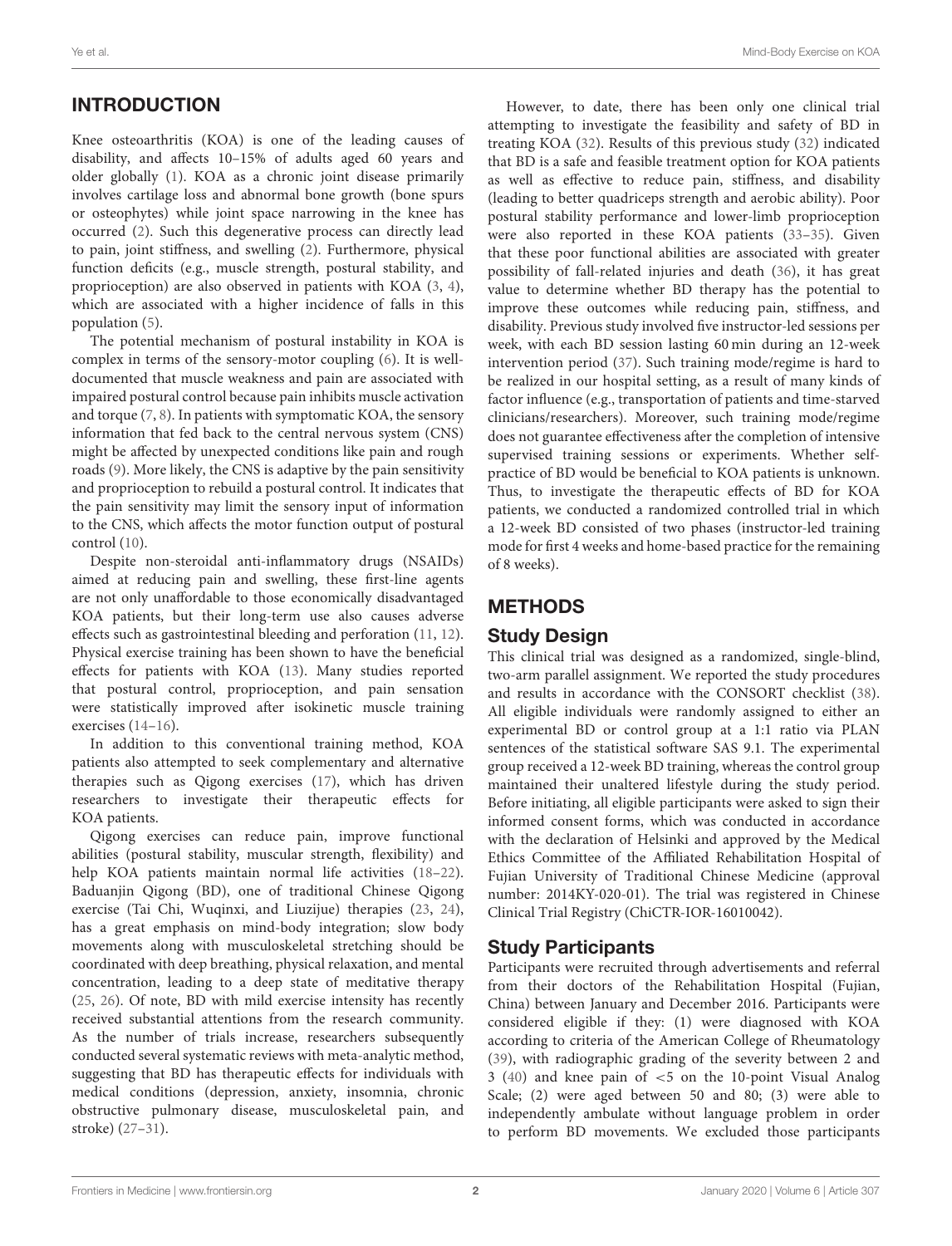who: (1) suffered major diseases (cardiovascular, respiratory, or other musculoskeletal diseases) that required hospitalization; (2) had an implanted cardiac pacemaker; (3) were on medication affecting the musculoskeletal system, or proprioception and postural stability (e.g., anti–depressants, dopaminergic agents, and hypnotic) [\(41\)](#page-8-10); (4) partook in regular exercise of more than three times per week; (5) fractured a bone within the past 12 months.

## Intervention Protocol and Control **Condition**

A 12-week intervention program was provided to KOA patients in the BD group, and it involved 3 sessions per week, with each session lasting 40 min (10 min for a warm-up and cool-down and 30-min for BD movements). The BD training regime was in line with Health Qigong-Baduanjin published by the Health-Qigong Management Center of the General Administration of Sport of China in 2003 [\(42\)](#page-8-11). More specifically, this intervention program involved two phases. KOA patients were asked to attend groupbased BD training for first 4 weeks at the Rehabilitation Hospital, administered by a certified instructor with at least of 5 years of teaching experience. In phase 2 (Week 4–12), KOA patients were asked to practice at home. To maximize adherence to the BD training program, they were required to record themselves during practice. In addition, a reminder phone call was made every 2 weeks to increase exercise adherence. In the meanwhile, KOA patients were required to return to the Rehabilitation Hospital once per month and to attend the group-based BD training in which KOA patients were gave the opportunities to ask questions about BD. KOA patients in the control group were informed to maintain their unaltered lifestyle while refraining from other supervised exercise training program.

To monitor their lifestyle, phone calls were made biweekly to remind these KOA patients not to involve in any extra physical exercise. After the completion of this study, KOA patients of the control group were provided with the same BD training program.

#### Outcome Measures

We collected anthropometric data [e.g., body mass index (BMI)] (**[Table 1](#page-2-0)**) at baseline because obesity is closely related to muscle weakness and poor balance [\(43\)](#page-8-12). Assessments of postural stability, proprioception and self-reported function were taken at three time points: baseline (Week 0), Week 8 and post-intervention (Week 12). Proprioception and postural stability assessments occurred at the Fujian Key Laboratory of Rehabilitation Technology, China. We used the Western Ontario and McMaster Universities Osteoarthritis Index (WOMAC) to assess symptoms of KOA at Fujian Key Laboratory of Integrative Medicine on Geriatrics, China. Research assistants were blinded to group assignment completed all assessments. Although blinding of participants was unrealistic during exercise intervention, to minimize performance and detection biases, we urged participants not to disclose their allocation information during the study period. All KOA patients were given time to familiarize with the outcome measures 1 week prior to the actual assessment.

<span id="page-2-0"></span>TABLE 1 | Demographic data of participants.

| <b>Characteristics</b>             | BD               | CG              | р     |  |
|------------------------------------|------------------|-----------------|-------|--|
|                                    | $(n = 25)$       | $(n = 25)$      |       |  |
| Age, year                          | $64.48 \pm 7.81$ | $63.08 + 3.65$  | 0.412 |  |
| Gender: females, %                 | 13(52)           | 17(68)          | 0.333 |  |
| Height, cm                         | $163.28 + 7.83$  | $161.92 + 7.56$ | 0.535 |  |
| Weight, kg                         | $64.60 + 9.19$   | $64.20 + 5.70$  | 0.854 |  |
| Body mass index, kg/m <sup>2</sup> | $24.15 + 2.47$   | $24.56 + 2.31$  | 0.553 |  |

BD, Baduanjin group; CG, control group.

#### Primary Outcome Measures

To measure postural stability, the Prokin system (PK-252, Tecnobody, Italy) was used to quantify body sway. Barefooted, participants were instructed to stand in an upright reference position on the footboard and maintain that posture for 30 s with their eyes open, and then with eyes closed (task was created by the machine—open first, closed after). During tests with eyes open, fixed their view on a wall position 1.5 m in front. Variations in center of pressure (COP) position were quantified by anteriorposterior (AP) and medial-lateral (ML) displacements measured in millimeters (mm) [\(9\)](#page-7-8).

To measure postural stability and proprioception at the knee, the Prokin system was used. This system employs an electronic transducer board mounted on a pivot to record foot movement. To measure proprioception, participants were seated on a chair adjusted to the horizontal position of the participants' thigh, allowing a knee joint angle of 110° and ankle plantar flexion of 10◦ . The affected foot was positioned at the center of the footboard while the other foot remained in a rest position. Participants were instructed to follow a predefined circular route with their foot. For right limb affected participants, clockwise movements were performed whereas anticlockwise movements were performed for left limb affected. Participants were instructed to perform five circular laps for each limb as fast as possible and to the best of their ability within a maximum allotted time of 60 s. Variables of interest were average trace error (ATE) in percentage (%) and test time execution (TTE) in seconds  $(s)$   $(44)$ .

#### Secondary Outcome Measures

The WOMAC is a patient-based assessment tool that involves 24 items within three subscales and has high reliability and validity [\(45](#page-8-14)[–47\)](#page-8-15). This is widely used for professionals to evaluate the condition of patients with knee or hip osteoarthritis [\(48\)](#page-8-16). KOA patients were asked to indicate their level of pain (five items), joint stiffness (two items), and physical function (17 items) on a five-point Likert-scale, with zero representing no impairment to four representing severe impairment.

#### Data Analysis

The demographic data of baseline characteristics were presented with descriptive statistics. Data normality was assessed using the Shapiro–Wilk test. Individual outcome measures were assessed using two-way repeated measures ANOVA with assessment interval serving as the within-subject factor and intervention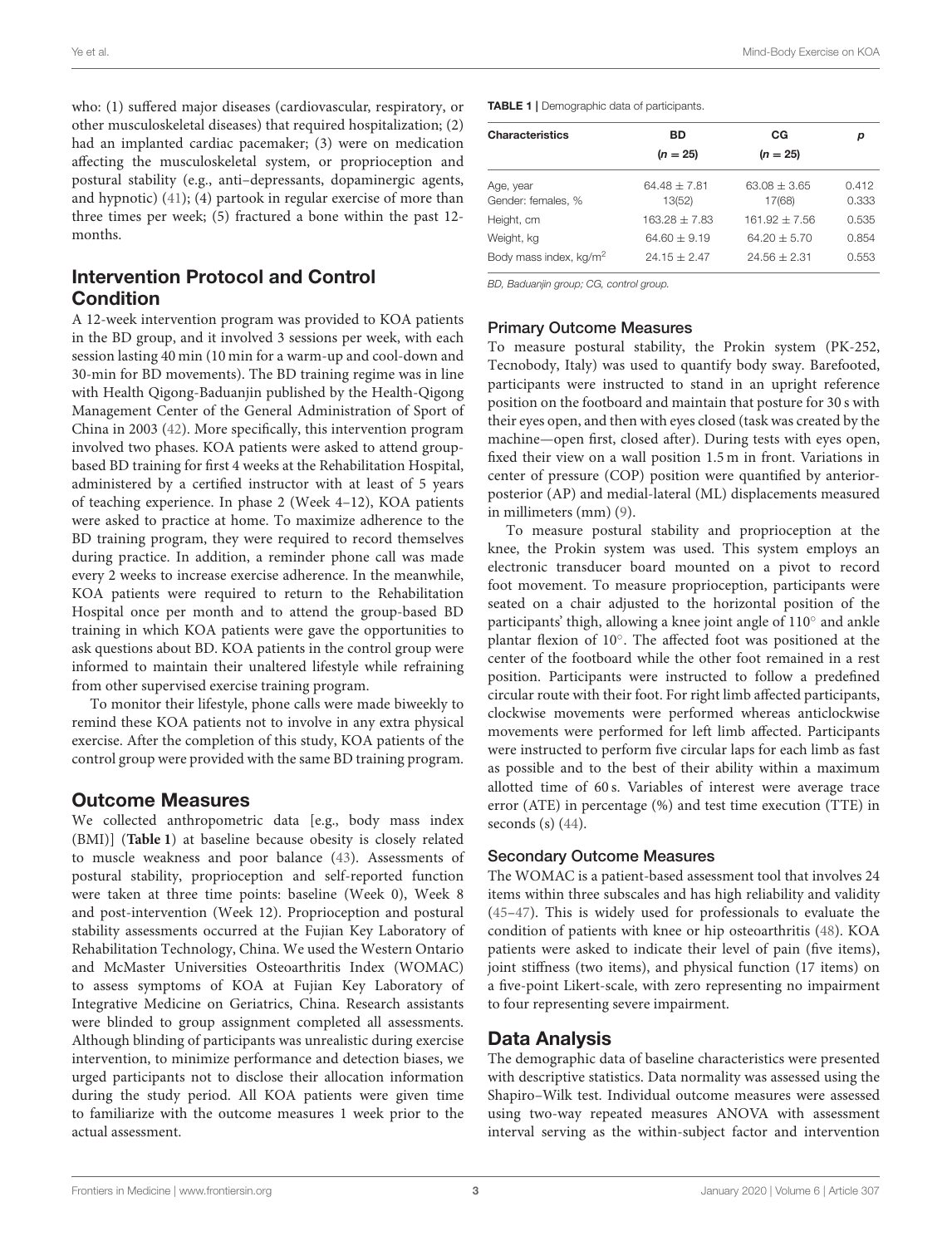

<span id="page-3-0"></span>group as the between-subject factor. If a significant interaction emerged, we used the simple effect tests. Post-hoc t-tests with Bonferroni correction were used following significant main effects. All statistical analyses were performed using SPSS 19 (IBM, New York, U.S.) using an alpha level of 0.05 to indicate a significant level.

# RESULTS

A total of 87 individuals who were interested in this study replied to our research staffs, 37 of which were excluded as they did not meet inclusion criteria. Fifty participants were finally included in this study and were randomly assigned to either the BD group  $(n = 25, \text{ female} = 13, \text{ male} = 12)$  or the control group  $(n = 15, \text{ female} = 13)$ 25, female = 17, male = 8). The average age is  $64.48 \pm 7.81$  for BD and 63.08 for the control group, respectively. Demographic information is presented in **[Table 1](#page-2-0)**. Detailed information about study procedures are presented in **[Figure 1](#page-3-0)**.

The primary outcomes (postural stability and proprioception) and secondary outcome (WOMAC) are presented in **[Table 2](#page-4-0)**. The values of all variables were similar in the two groups at baseline  $(P > 0.05)$ . No side effect was reported during the 12-week intervention period.

# Postural Stability

For postural stability, only a significant condition-by-time interaction effect for AP direction with eyes closed  $[F_{(1,48)}]$  $= 3.459, p = 0.035, \eta^2 = 0.067;$  **[Table 2](#page-4-0)** was found. We ran a simple effect test to determine differences between two conditions at Week 8 and 12 (equivalent baseline). Results of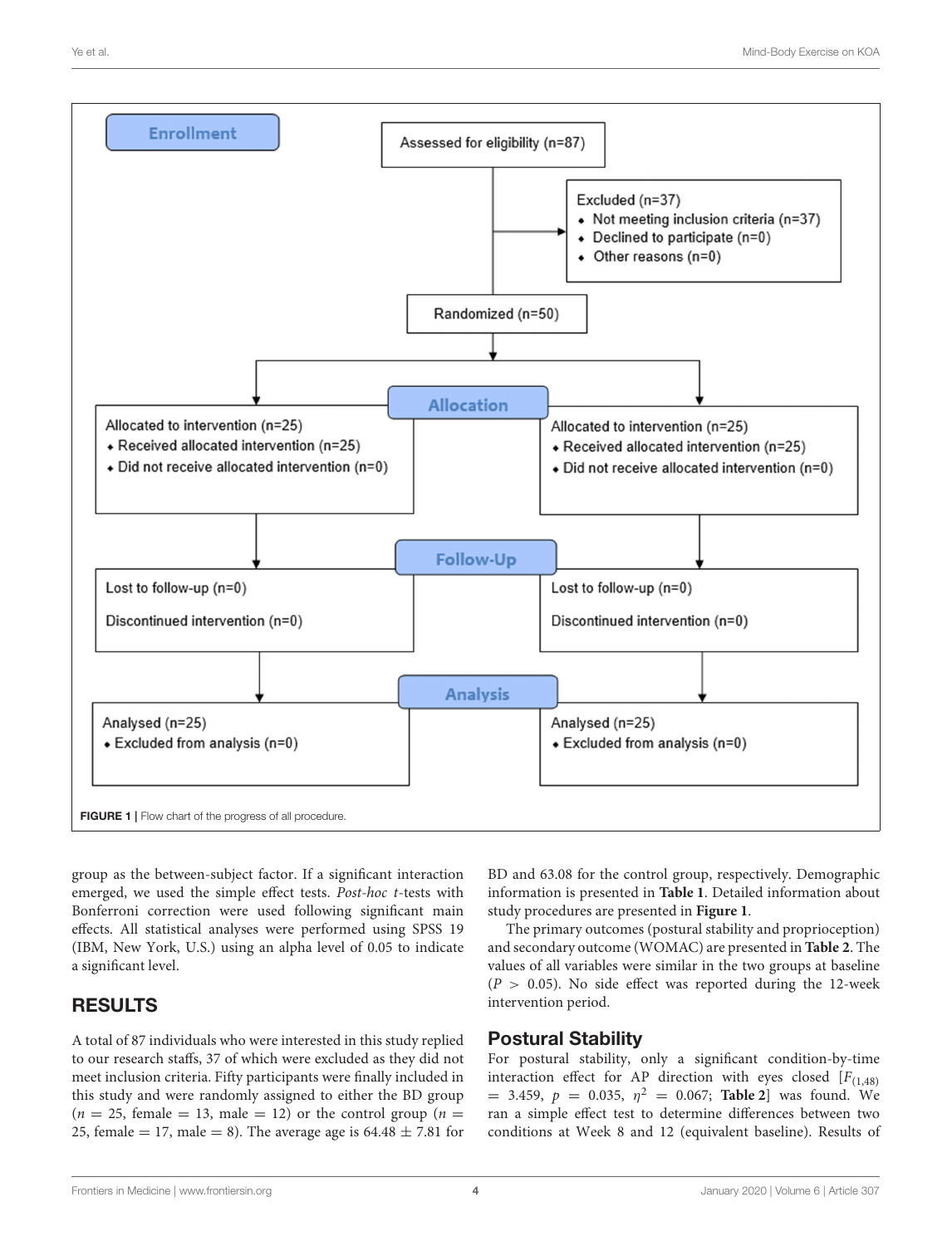| Variable<br>group                 |                   | Time point<br>mean $\pm$ SD |                   |                   | Condition<br>effect | <b>Time</b><br>effect |                  | <b>Condition x time effect</b> |          |
|-----------------------------------|-------------------|-----------------------------|-------------------|-------------------|---------------------|-----------------------|------------------|--------------------------------|----------|
| <b>Postural stability</b><br>(mm) | <b>Baseline</b>   | P                           | Week 8            | Week 12           | P                   | $\boldsymbol{P}$      | $\boldsymbol{P}$ | F                              | $\eta^2$ |
| <b>OPAP</b>                       |                   |                             |                   |                   |                     |                       |                  |                                |          |
| <b>BD</b>                         | $4.92 \pm 0.91$   | 0.184                       | $4.67 \pm 1.23$   | $4.71 \pm 1.54$   | 0.754               | 0.588                 | 0.440            | 0.760                          | 0.016    |
| CG                                | $4.60 \pm 0.76$   |                             | $4.56 \pm 1.29$   | $5.08 \pm 2.00$   |                     |                       |                  |                                |          |
| <b>OPML</b>                       |                   |                             |                   |                   |                     |                       |                  |                                |          |
| <b>BD</b>                         | $4.44 \pm 1.12$   | 0.223                       | $4.04 \pm 0.94$   | $4.36 \pm 2.12$   | 0.850               | 0.301                 | 0.373            | 0.931                          | 0.019    |
| CG                                | $4.00 \pm 1.38$   |                             | $4.16 \pm 1.03$   | $4.84 \pm 2.09$   |                     |                       |                  |                                |          |
| <b>CPAP</b>                       |                   |                             |                   |                   |                     |                       |                  |                                |          |
| <b>BD</b>                         | $6.28 \pm 1.72$   | 0.769                       | $5.48 \pm 0.96$   | $5.44 \pm 1.26$   | $0.006*$            | 0.217                 | $0.035*$         | 3.459                          | 0.067    |
| CG                                | $6.16 \pm 1.07$   |                             | $6.08 \pm 1.12$   | $6.64 \pm 1.11$   |                     |                       |                  |                                |          |
| <b>CPML</b>                       |                   |                             |                   |                   |                     |                       |                  |                                |          |
| <b>BD</b>                         | $5.96 \pm 1.74$   | 0.928                       | $5.64 \pm 1.58$   | $5.56 \pm 1.08$   | 0.093               | 0.993                 | 0.376            | 0.987                          | 0.020    |
| CG                                | $5.92 \pm 1.32$   |                             | 6.282.37          | $6.40 \pm 1.61$   |                     |                       |                  |                                |          |
| Proprioception                    |                   |                             |                   |                   |                     |                       |                  |                                |          |
| TTE (s)                           |                   |                             |                   |                   |                     |                       |                  |                                |          |
| <b>BD</b>                         | $43.84 \pm 10.84$ | 0.500                       | $38.52 \pm 12.13$ | $31.16 \pm 6.81$  | $0.023*$            | $0.001*$              | $0.029*$         | 3.699                          | 0.071    |
| CG                                | $41.96 \pm 8.61$  |                             | $43.40 \pm 11.84$ | $39.64 \pm 7.11$  |                     |                       |                  |                                |          |
| ATE (%)                           |                   |                             |                   |                   |                     |                       |                  |                                |          |
| <b>BD</b>                         | $58.56 \pm 17.99$ | 0.093                       | $37.60 \pm 17.08$ | $43.20 \pm 20.64$ | $0.001*$            | $0.001*$              | 0.144            | 1.977                          | 0.040    |
| CG                                | $66.84 \pm 16.12$ |                             | $57.56 \pm 13.76$ | $54.00 \pm 12.37$ |                     |                       |                  |                                |          |
| <b>WOMAC</b>                      |                   |                             |                   |                   |                     |                       |                  |                                |          |
| Overall                           |                   |                             |                   |                   |                     |                       |                  |                                |          |
| <b>BD</b>                         | $31.94 \pm 12.32$ | 0.523                       | $20.08 \pm 9.95$  | $14.52 \pm 6.17$  | $0.003*$            | $0.001*$              | $0.001*$         | 19.572                         | 0.290    |
| CG                                | $29.24 \pm 11.41$ |                             | $30.16 \pm 10.95$ | $28.28 \pm 8.40$  |                     |                       |                  |                                |          |
| Pain                              |                   |                             |                   |                   |                     |                       |                  |                                |          |
| <b>BD</b>                         | $6.64 \pm 2.74$   | 0.528                       | $2.88 \pm 1.54$   | $3.68 \pm 6.07$   | $0.015*$            | $0.011*$              | 0.357            | 0.988                          | 0.020    |
| CG                                | $7.68 \pm 9.34$   |                             | $6.48 \pm 2.37$   | $4.92 \pm 1.41$   |                     |                       |                  |                                |          |
| <b>Stiffness</b>                  |                   |                             |                   |                   |                     |                       |                  |                                |          |
| <b>BD</b>                         | $4.16 \pm 2.14$   | 0.757                       | $2.04 \pm 1.43$   | $2.32 \pm 1.38$   | $0.001*$            | 0.686                 | $0.001*$         | 31.248                         | 0.390    |
| CG                                | $4.32 \pm 1.44$   |                             | $7.00 \pm 2.63$   | $6.40 \pm 2.04$   |                     |                       |                  |                                |          |
| <b>Physical function</b>          |                   |                             |                   |                   |                     |                       |                  |                                |          |
| <b>BD</b>                         | $20.84 \pm 11.04$ | 0.529                       | $15.64 \pm 8.87$  | $9.52 \pm 6.04$   | 0.271               | $0.001*$              | $0.005*$         | 5.679                          | 0.106    |
| CG                                | $19.08 \pm 8.41$  |                             | $17.00 \pm 8.71$  | $16.24 \pm 6.82$  |                     |                       |                  |                                |          |

<span id="page-4-0"></span>**TABLE 2** | Mean  $\pm$  SD performance value of postural stability, proprioception, and WOMAC.

OP, open eyes; AP, anteroposterior; ML, mediolateral; CP, closed eyes; TTE, test time execution; ATE, average trace error; SD, standard deviation; BD, Baduanjin group; CG, control group; WOMAC, the Western Ontario and McMaster Universities Osteoarthritis Index.

\*Denotes a significant effect ( $P < 0.05$ ).

the follow-up test indicate that BD group showed significantly greater improvement of AP direction at both Week 8 (95% CI  $-1.192$  to  $-0.008$ ,  $p = 0.047$ ) and Week 12 (95% CI  $-1.876$  to −0.524, p = 0.001; **[Tables 3A](#page-5-0)**,**[B](#page-6-0)**) than the control group. Neither group nor time effect was significant under other conditions (AP and ML with eye-open and ML with eye-closed) ( $p > 0.05$ ; **[Table 2](#page-4-0)**).

#### Proprioception at the Knee

For proprioception at the knee, we observed a significant condition-by-time interaction effect for TTE  $[F_{(1,48)} = 3.669, p$  $= 0.029$ ,  $\eta^2 = 0.071$ ; **[Table 2](#page-4-0)**], but not for ATE  $[F_{(1,48)} = 1.977$ ,  $p = 0.144$ ,  $\eta^2 = 0.040$ . To determine differences between two

conditions at Week 8 and 12 (equivalent baseline), we ran a simple effect test, indicating that BD group showed significantly greater reduction of TTE following the 12-week intervention than the control group (**[Tables 3A](#page-5-0)**,**[B](#page-6-0)**). In addition, results of condition effect indicated that BD group showed significantly better performance on the ATE at both Week 8 (95% CI −28.733 to −11.137,  $p = 0.001$ ) and Week 12 (95% CI −20.476 to  $-1.124$ ,  $p = 0.029$ ) as compared to those in the control group (**[Tables 3A](#page-5-0)**,**[B](#page-6-0)**).

#### **WOMAC**

Significant condition-by-time interaction effects were observed for overall WOMAC index  $[F(1,48) = 19.572, p < 0.001, \eta^2$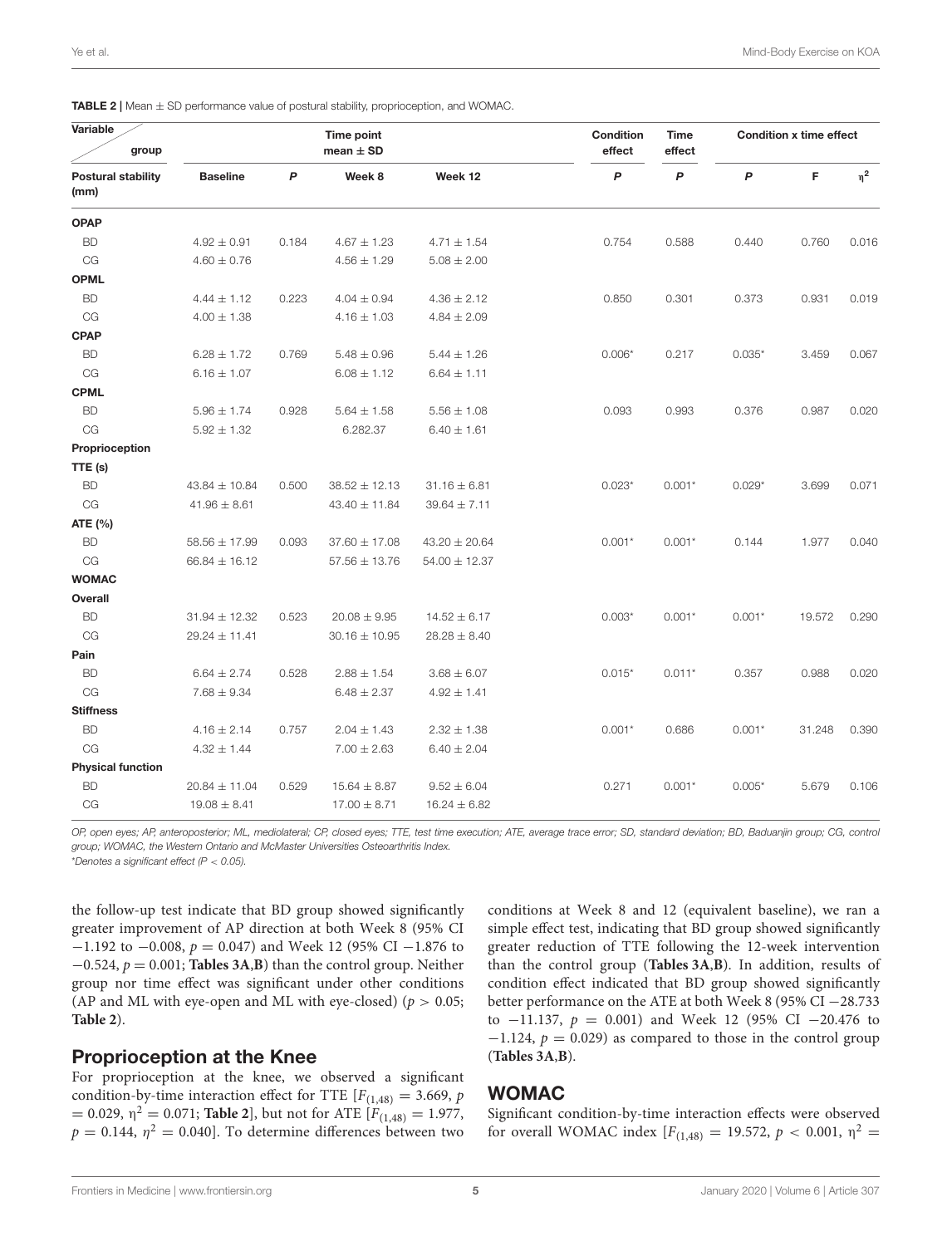<span id="page-5-0"></span>

| Variable          |                | Pre vs. 8 post   |                    | 8 post vs. 12 post |                   | Pre vs. 12 post |                    |
|-------------------|----------------|------------------|--------------------|--------------------|-------------------|-----------------|--------------------|
|                   |                | <b>BD</b>        | CG                 | <b>BD</b>          | CG                | <b>BD</b>       | CG                 |
| OPAP              | $\overline{P}$ | 0.557            | 0.900              | 1.00               | 0.303             | 0.656           | 0.247              |
| (mm)              | 95% CI         | $-0.40$ to 0.72  | $-0.61$ to 0.69    | $-0.95$ to 0.95    | $-1.54$ to 0.50   | $-0.57$ to 0.89 | $-1.32$ to 0.36    |
| OPML              | $\overline{P}$ | 0.187            | 0.632              | 0.513              | 0.223             | 0.868           | 0.215              |
| (mm)              | 95% CI         | $-0.21$ to 1.00  | $-0.84$ to 0.52    | $-1.32$ to 0.68    | $-1.80$ to 0.44   | $-0.91$ to 1.06 | $-2.20$ to 0.52    |
| CPAP              | $\overline{P}$ | 0.030            | 0.817              | 0.908              | 0.100             | 0.074           | 0.130              |
| (mm)              | 95% CI         | 0.09 to 1.52     | $-0.62$ to 0.78    | $-0.67$ to 0.75    | $-1.24$ to 0.12   | $-0.09$ to 1.77 | $-1.11$ to 0.15    |
| CPML              | $\overline{P}$ | 0.476            | 0.519              | 0.853              | 0.827             | 0.266           | 0.286              |
| (mm)              | 95% CI         | $-0.59$ to 1.23  | $-1.50$ to 0.78    | $-0.80$ to $0.96$  | $-1.24$ to $1.00$ | $-0.33$ to 1.13 | $-1.39$ to 0.43    |
| TTE(s)            | $\overline{P}$ | 0.125            | 0.617              | $0.010*$           | 0.151             | $0.001*$        | 0.361              |
|                   | 95% CI         | $-1.59$ to 12.23 | 7.31 to 4.43       | 7.47 to 17.89      | $-2.82$ to $7.46$ | 1.93 to 12.79   | $-1.47$ to 8.99    |
| ATE (%)           | $\overline{P}$ | $0.001*$         | 0.029              | 0.277              | 0.331             | $0.001*$        | 0.018              |
|                   | 95% CI         | 11.19 to 30.73   | 1.03 to 17.53      | 4.80 to $-1.11$    | $-3.85$ to 10.97  | 8.03 to 22.69   | 2.44 to 23.24      |
| Overall           | $\overline{P}$ | $0.001*$         | 0.703              | $0.009*$           | 0.152             | $0.001*$        | 0.696              |
| <b>WOMAC</b>      | 95% CI         | 6.68 to 15.96    | $-5.85$ to 4.01    | 1.49 to 9.63       | $-0.74$ to 4.50   | 13.38 to 20.38  | $-4.04$ to 5.96    |
| Pain              | $\overline{P}$ | $0.001*$         | 0.541              | 0.530              | $0.003*$          | 0.049           | 0.161              |
|                   | 95% CI         | 2.40 to 4.72     | $-2.80$ to 5.20    | $-3.39$ to 1.79    | 0.60 to 2.52      | 0.02 to 5.50    | $-1.18$ to 6.70    |
| <b>Stiffness</b>  | $\overline{P}$ | $0.001*$         | $0.001*$           | 0.436              | 0.321             | $0.001*$        | $0.001*$           |
|                   | 95% CI         | 1.20 to 3.05     | $-3.71$ to $-1.65$ | $-1.01$ to 0.45    | $-0.62$ to 1.82   | 0.99 to 2.69    | $-2.91$ to $-1.26$ |
| Physical function | $\overline{P}$ | $0.014*$         | 0.300              | $0.002*$           | 0.607             | $0.001*$        | 0.176              |
|                   | 95% CI         | 1.18 to 9.23     | $-1.98$ to 6.14    | 2.36 to 9.86       | $-2.25$ to 3.77   | 8.23 to 14.41   | $-1.36$ to $7.40$  |

\*Denotes a significant effect (p < 0.017); BD, Baduanjin group; CG, control group; Pre, pretest; 8 post, 8th post assessment; 12 post, 12th post assessment.

0.290], stiffness domain  $[F_{(1,48)} = 31.248, p < 0.001, \eta^2 = 0.390]$ , and physical functioning domain  $[F(1,48) = 5.679, p = 0.005,$  $\eta^2 = 0.106$ ]. Results of follow-up simple effect test indicated that BD group showed significantly better performance on the three outcomes at Week 8 and 12 than those in the control group ( $p < 0.05$ ). With regard to the pain domain, we observed significant group and time effect: (1) BD showed significantly better performance at Week 8 than the control group but not Week 12; (2) BD only showed significant improvement between baseline and Week 8 ( $p = 0.001$ ) and between baseline and Week 12, as significant pain reduction was observed in the control group between Week 8 and 12 ( $p = 0.003$ ).

## **DISCUSSION**

The present study investigated the effects of BD on postural stability and knee proprioception on patients with symptoms of KOA aged over 60. Results indicated that a 12-week BD therapy improved proprioception at the knee joint, postural stability, and WOMAC function, as compared to the control group. To date, only one study investigated the effects of BD on WOMAC indexes, results of which are consistent with the present study. Furthermore, positive findings of our study are also supported by previous studies indicating the therapeutic effects among healthy subjects for lower extremity strength [\(49\)](#page-8-17), as well as other Qigong exercise (Tai Chi) for postural stability [\(50\)](#page-8-18), lower-limb proprioception [\(51,](#page-8-19) [52\)](#page-8-20), and WOMAC function [\(51,](#page-8-19) [53–](#page-8-21)[55\)](#page-8-22) of KOA patients. Thus, BD as a mind-body exercise therapy may be effective for treating KOA patients.

In the present study, improved proprioception of knee could be attributed to increase in quadriceps muscle strength through the 12-week BD training. It has been reported that impaired proprioception of knee joint was related to quadriceps muscle weakness [\(56\)](#page-8-23). Previous studies indicated that quadriceps strength had improved considerably after regular BD training [\(32,](#page-8-2) [57\)](#page-8-24). Such positive effect on the muscle strength may provide protection against degeneration of knee proprioception. This positive effect observed in the knee proprioception may be partially explained by the feature of BD that has emphasis on precise control of both knee flexion and extension to maintain center of gravity while performing dynamic and symmetrical movements. The 12-week BD intervention may provide stimulation for developing better joint position sense, leading to decrease in the ATE and TTE. It is worth emphasizing that significant improvement of knee proprioception in the BD group was only observed at Week 12, as compared to the control group.

Our results demonstrated that only BD group showed a significant improvement of postural stability with eye-closed at the AP direction. Furthermore, such improvement started from Week 8 and continued till Week 12. It indicates that the minimum of 8-week BD training could trigger an initial response to postural stability. Positive effects on postural stability at the AP direction may be attributed to the local muscle control (local-control) including three BD movements that involve postural control while upper body is required to: (1) move in multiple directions (Movement 5, Sway the Head and Shake the Tail); (2) lean forward (Movement 8, Bouncing on the Toes), (3) or take weight off the heels (Movement 8, Bouncing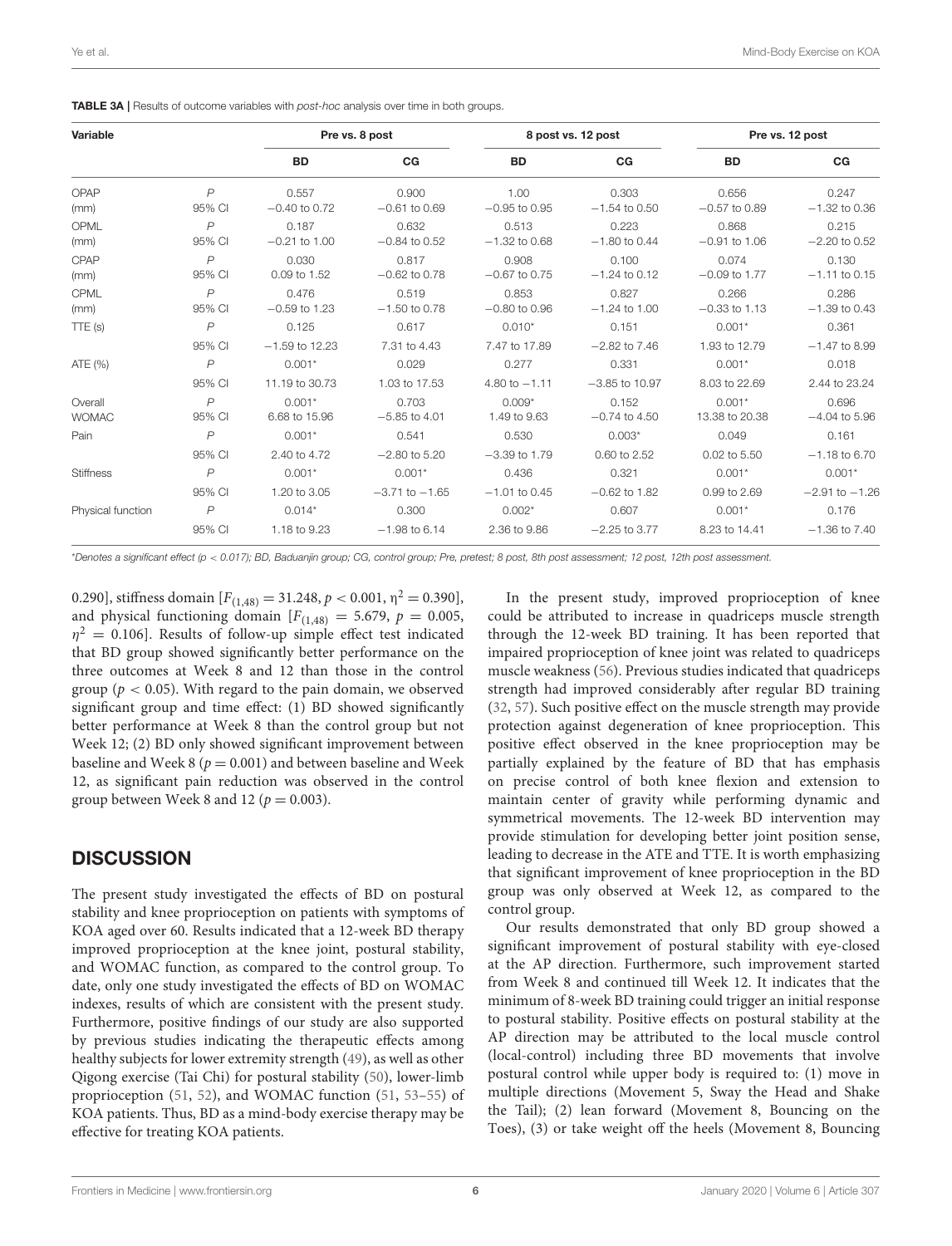<span id="page-6-0"></span>TABLE 3B | Results of outcome variables with post-hoc analysis between two groups.

| Variable                |                          | 8 post                          | 12 post                         |
|-------------------------|--------------------------|---------------------------------|---------------------------------|
| OPAP (mm)               | $\overline{P}$           | 0.579                           | 0.528                           |
|                         | 95% CI                   | $-0.59$ to 0.92                 | $-1.33$ to 0.69                 |
| OPML (mm)               | $\overline{P}$           | 0.668                           | 0.498                           |
|                         | 95% CI                   | $-0.68$ to 0.44                 | $-1.90$ to 0.94                 |
| CPAP (mm)               | $\overline{P}$           | 0.047                           | $0.001*$                        |
|                         | 95% CI                   | $-1.19$ to $-0.01$              | $-1.88$ to 0.52                 |
| CPML (mm)               | $\overline{P}$           | 0.267                           | 0.035                           |
|                         | 95% CI                   | $-1.79$ to $-0.51$              | $-1.62$ to $-0.06$              |
| TTE (s)                 | $\overline{P}$           | 0.157                           | $0.001*$                        |
|                         | 95% CI                   | $-11.70$ to 1.94                | $-12.44$ to 4.52                |
| ATE (%)                 | $\overline{P}$           | $0.001*$                        | 0.029                           |
|                         | 95% CI                   | $-28.74$ to $-11.14$            | $-20.48$ to $-1.12$             |
| Overall<br><b>WOMAC</b> | $\overline{P}$<br>95% CI | $0.001*$<br>$-16.03$ to $-4.13$ | $0.001*$<br>$-17.95$ to $-9.57$ |
| Pain                    | $\overline{P}$           | $0.001*$                        | 0.325                           |
|                         | 95% CI                   | $-4.73$ to $-2.47$              | $-3.75$ to 1.27                 |
| <b>Stiffness</b>        | $\overline{P}$           | $0.001*$                        | $0.001*$                        |
|                         | 95% CI                   | $-6.16$ to $-3.76$              | $-5.07$ to $-3.09$              |
| Physical function       | $\overline{P}$           | 0.587                           | $0.001*$                        |
|                         | 95% CI                   | $-6.36$ to 3.64                 | $-10.38$ to $-3.06$             |

\*Denotes a significant effect ( $p < 0.025$ ). 8 post, 8th post assessment; 12 post, 12th post assessment.

on the Toes). Meanwhile, the higher central nervous sensory feedback cueing (central-control) may also contribute to this positive effect on postural stability. However, as we did not measure the central-control in present study, further work may include the measurement of control-of-gravity to investigate the performance of both local-and control-controls in patients with KOA [\(58,](#page-8-25) [59\)](#page-8-26).

Postural stability is the ability to defend against a fall that is prevalent in aging individuals [\(60\)](#page-8-27). Globally, falls are the second leading cause of accidental or unintentional injury deaths, and adults aged over 65 suffer the greatest number of fatal falls [\(61\)](#page-8-28). Roughly 40 million serious falls occur yearly which requires medical attention [\(62\)](#page-8-29). It is widely accepted that aging population with KOA showed lower postural stability, as compared to healthy age-matched controls [\(63–](#page-9-0)[65\)](#page-9-1). Thus, prioritizing fallrelated research is critical so that we could establish effective policies to reduce risk.

Studies indicated that the quality of life among patients was largely affected by the knee pain [\(66,](#page-9-2) [67\)](#page-9-3). Knee pain and stiffness would also cause psychological distress on KOA patients [\(1,](#page-7-0) [68\)](#page-9-4). In the current study, we found with the practice of BD, the overall WOMAC index was improved, pain and stiffness were significantly decreased compared to the control group at Week 8. Physical function domain also showed statistically significant improvement across the three time points. Previous study done by An et al. [\(32\)](#page-8-2) was supporting the current findings. They found significant reduction in the pain subscale after 8 weeks of BD training. Another study by An et al. [\(57\)](#page-8-24) also showed long-term BD practice would improve WOMAC outcomes. With support from previous studies, BD exercise could be an effective intervention for relieving the syndromes on pain and stiffness and improving physical function in patients with KOA.

Although we've found BD as an exercise intervention, is beneficial to KOA patients, the current study still has some limitations. The participants of the study were recruited from one hospital location, leading to a sampling bias of the data, the generalizability of the application was limited. Also, in the current study we compared the benefits of BD to a not BD intervention group, it is not known the effectiveness of BD when comparing to other type of exercises among KOA patients. Further study may include other interventions such as strength training, aerobics, or complementary and alternative exercises (i.e., Tai Chi) to compare the effects of BD exercise in participants from multi-medical centers. On another aspect, from Week 4 to 12 of the present study was home-based, some functional benefits gradually disappear within the BD group, this might be due to the adherence to the BD exercise, since it was based on participants' self-awareness, although the program motivated participants with video recording during exercise and monthly check-up at the hospital, it was challenging to measure the effort participants paid to home-based exercise. However, even with home-based practice of BD, we still demonstrated the benefits of practicing BD on KOA patients. Finally, the sample size in each group was relatively small. This might not be enough to have the full training effects. In future studies, more advanced monitoring and supporting system could be applied to help patients keep practicing BD, and the self-motivation of BD exercise among large populations should be investigated.

## **CONCLUSION**

In summary, this study found that regular BD exercise improved proprioception of knee joint, pain, stiffness and disability in older adults with KOA. It indicates that a 12-week BD regime (3 sessions per week, with each session lasting 40 min) should be designed for KOA patients to gain positive effect of knee proprioception. Current findings indicate that the application of a BD program is an effective option in elderly with KOA, and home-based practice of BD could still benefit the population.

Although it is not highly recommended to practice at home without involving in domestic helpers or family members because the compliance of participants is difficult to control, it is a powerful scientific support to a good start of advocating homebased BD practice. Further work should conduct higher quality RCTs with larger sample size and long-term intervention period in patients with KOA to investigate the effectiveness of BD on postural stability (at the anterior-posterior direction with eyes closed) function. Findings of this future study may have beneficial effects in reducing fall risk for patients with KOA.

## DATA AVAILABILITY STATEMENT

The datasets generated for this study are available on request to the corresponding author.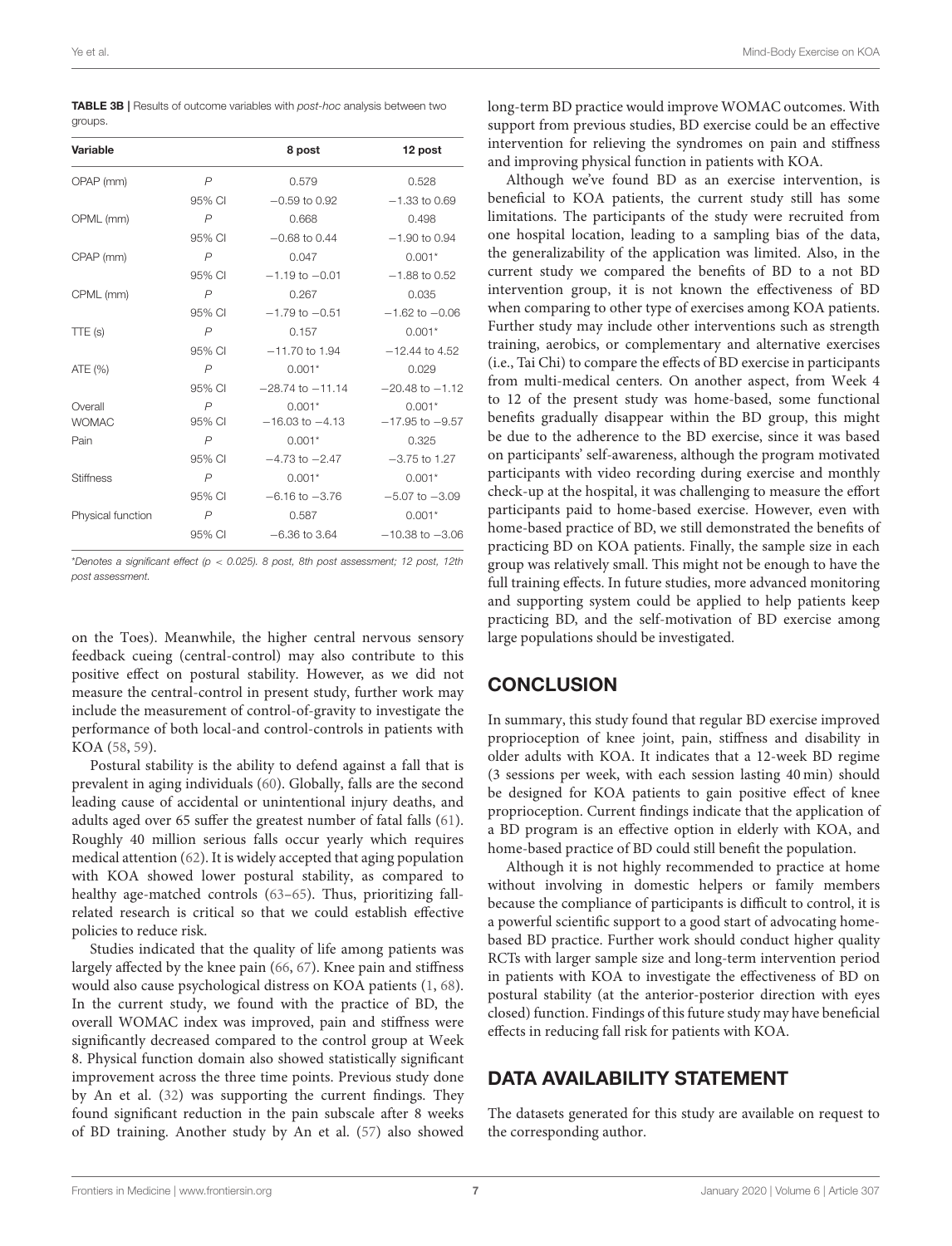## ETHICS STATEMENT

The studies involving human participants were reviewed and approved by Local Ethics Committee (approval number: 2014KY-020-01). The trial was registered in Chinese Clinical Trial Registry (ChiCTR-IOR-16010042). The patients/participants provided their written informed consent to participate in this study.

## AUTHOR CONTRIBUTIONS

JY: conceptualization. MS, WZ, and SC: data curation. JY and SC: funding acquisition. JY, WL, WZ, and SC: resources. YL, LZ, and MS: methodology. JY, MS, WL, WZ, LZ, and SC: writing—review and editing. All authors read and approved the final manuscript.

# **REFERENCES**

- <span id="page-7-0"></span>1. Neogi T. The epidemiology and impact of pain in osteoarthritis. Osteoarthr Cartil. (2013) 21:1145–53. doi: [10.1016/j.joca.2013.03.018](https://doi.org/10.1016/j.joca.2013.03.018)
- <span id="page-7-1"></span>2. Vos T, Flaxman AD, Naghavi M, Lozano R, Michaud C, Ezzati M, et al. Years lived with disability (YLDs) for 1160 sequelae of 289 diseases and injuries 1990–2010: a systematic analysis for the Global Burden of Disease Study 2010. Lancet. (2012) 380:2163–96. doi: [10.1016/S0140-6736\(12\)61729-2](https://doi.org/10.1016/S0140-6736(12)61729-2)
- <span id="page-7-2"></span>3. Leung ES, Tsang WW. Comparison of the kinetic characteristics of standing and sitting Tai Chi forms. Disabil Rehabil. (2008) 30:1891–900. doi: [10.1080/09638280802358563](https://doi.org/10.1080/09638280802358563)
- <span id="page-7-3"></span>4. Sharma L. Proprioceptive impairment in knee osteoarthritis. Rheum Dis Clin. (1999) 25:299–314. doi: [10.1016/S0889-857X\(05\)70069-7](https://doi.org/10.1016/S0889-857X(05)70069-7)
- <span id="page-7-4"></span>5. Lephart SM, Pincivero DM, Giraido JL, Fu FH. The role of proprioception in the management and rehabilitation of athletic injuries. Am J Sports Med. (1997) 25:130–7. doi: [10.1177/036354659702500126](https://doi.org/10.1177/036354659702500126)
- <span id="page-7-5"></span>6. Masui T, Hasegawa Y, Yamaguchi J, Kanoh T, Ishiguro N, Suzuki S. Increasing postural sway in rural-community-dwelling elderly persons with knee osteoarthritis. J Orthop Sci. (2006) 11:353–8. doi: [10.1007/s00776-006-1034-9](https://doi.org/10.1007/s00776-006-1034-9)
- <span id="page-7-6"></span>7. Ciubotariu A, Arendt-Nielsen L, Graven-Nielsen T. Localized muscle pain causes prolonged recovery after fatiguing isometric contractions. Exp Brain Res. (2007) 181:147–58. doi: [10.1007/s00221-007-0913-4](https://doi.org/10.1007/s00221-007-0913-4)
- <span id="page-7-7"></span>8. Henriksen M, Rosager S, Aaboe J, Graven-Nielsen T, Bliddal H. Experimental knee pain reduces muscle strength. J Pain. (2011) 12:460–7. doi: [10.1016/j.jpain.2010.10.004](https://doi.org/10.1016/j.jpain.2010.10.004)
- <span id="page-7-8"></span>9. Hirata RP, Jorgensen TS, Rosager S, Arendt-Nielsen L, Bliddal H, Henriksen M, et al. Altered visual and feet proprioceptive feedbacks during quiet standing increase postural sway in patients with severe knee osteoarthritis. PLoS ONE. (2013) 8:e71253. doi: [10.1371/journal.pone.0071253](https://doi.org/10.1371/journal.pone.0071253)
- <span id="page-7-9"></span>10. Hirata RP, Skou ST, Simonsen O, Rasmussen S, Laursen M, Graven-Nielsen T. Increased postural stiffness during challenging postural tasks in patients with knee osteoarthritis with high pain sensitization. Clin Biomech. (2019) 61:129–35. doi: [10.1016/j.clinbiomech.2018.12.004](https://doi.org/10.1016/j.clinbiomech.2018.12.004)
- <span id="page-7-10"></span>11. Fendrick AM, Greenberg BP. A review of the benefits and risks of nonsteroidal anti-inflammatory drugs in the management of mildto-moderate osteoarthritis. Osteopath Med Prim Care. (2009) 3:1. doi: [10.1186/1750-4732-3-1](https://doi.org/10.1186/1750-4732-3-1)
- <span id="page-7-11"></span>12. Titchen T, Cranswick N, Beggs S. Adverse drug reactions to nonsteroidal anti-inflammatory drugs, COX-2 inhibitors and paracetamol in a paediatric hospital. Br J Clin Pharmacol. (2005) 59:718–23. doi: [10.1111/j.1365-2125.2005.02444.x](https://doi.org/10.1111/j.1365-2125.2005.02444.x)
- <span id="page-7-12"></span>13. Bannuru RR, Osani MC, Vaysbrot EE, Arden NK, Bennell K, Bierma-Zeinstra SMA, et al. OARSI guidelines for the non-surgical management of knee, hip, and polyarticular osteoarthritis. Osteoarthr Cartil. (2019) 27:1578–89. doi: [10.1016/j.joca.2019.06.011](https://doi.org/10.1016/j.joca.2019.06.011)

#### FUNDING

This work was supported by Natural Science Foundation of Fujian Province of China (Grant No. 2014J01347), National Natural Science Foundation of China (Grant No. 81173316), and Central Guide to Local Science and Technology Development (Grant No. 2018L3009). Equipment was supported by Fujian Provincial Rehabilitation Industrial Institution, Fujian Key Laboratory of Rehabilitation Technology, and Fujian Key Laboratory of Integrative Medicine on Geriatrics.

## ACKNOWLEDGMENTS

Authors would like to thank Ms. Duo Ye and Shijie Liu for their modification of figures. Mr. Lisong Wang for recruiting subjects, and all participants for acceptance to join the study.

- <span id="page-7-13"></span>14. Bouet V, Gahery Y. Muscular exercise improves knee position sense in humans. Neurosci Lett. (2000) 289:143–6. doi: [10.1016/S0304-3940\(00\)01297-0](https://doi.org/10.1016/S0304-3940(00)01297-0)
- 15. Samut G, Dincer F, Ozdemir O. The effect of isokinetic and aerobic exercises on serum interleukin-6 and tumor necrosis factor alpha levels, pain, and functional activity in patients with knee osteoarthritis. Mod Rheumatol. (2015) 25:919–24. doi: [10.3109/14397595.2015.1038425](https://doi.org/10.3109/14397595.2015.1038425)
- <span id="page-7-14"></span>16. Van der Esch M, Steultjens M, Harlaar J, Knol D, Lems W, Dekker J. Joint proprioception, muscle strength, and functional ability in patients with osteoarthritis of the knee. Arthritis Care Res. (2007) 57:787–93. doi: [10.1002/art.22779](https://doi.org/10.1002/art.22779)
- <span id="page-7-15"></span>17. Wang C. Complementary and alternative medicine and osteoarthritis. Int J Integr Med. (2013) 1:13. doi: [10.5772/56431](https://doi.org/10.5772/56431)
- <span id="page-7-16"></span>18. Carneiro É, Moraes G, Terra G. Effects of Isha Hatha Yoga on core stability and standing balance. Adv Mind Body Med. (2016) 30:4–10.
- 19. Chang WD, Chen S, Lee CL, Lin HY, Lai PT. The effects of Tai Chi Chuan on improving mind-body health for knee osteoarthritis patients: a systematic review and meta-analysis. Evid Based Complement Altern Med. (2016) 2016:1813979. doi: [10.1155/2016/1813979](https://doi.org/10.1155/2016/1813979)
- 20. de Oliveira G, Tavares Mda C, de Faria Oliveira JD, Rodrigues MR, Santaella DF. Yoga training has positive effects on postural balance and its influence on activities of daily living in people with multiple sclerosis: a pilot study. Explore. (2016) 12:325–32. doi: [10.1016/j.explore.2016.06.005](https://doi.org/10.1016/j.explore.2016.06.005)
- 21. Lee HY. [Comparison of effects among Tai-Chi exercise, aquatic exercise, and a self-help program for patients with knee osteoarthritis]. Taehan Kanho Hakhoe Chi. [\(2006\) 36:571–80. doi: 10.4040/jkan.2006.36.](https://doi.org/10.4040/jkan.2006.36.3.571) 3.571
- <span id="page-7-17"></span>22. Song R, Roberts BL, Lee E-O, Lam P, Bae S-C. A randomized study of the effects of t'ai chi on muscle strength, bone mineral density, and fear of falling in women with osteoarthritis. J Altern Complement Med. (2010) 16:227–33. doi: [10.1089/acm.2009.0165](https://doi.org/10.1089/acm.2009.0165)
- <span id="page-7-18"></span>23. Zou L, SasaKi JE, Wang H, Xiao Z, Fang Q, Zhang M. A systematic review and meta-analysis Baduanjin Qigong for health benefits: randomized controlled trials. Evid Based Complement Altern Med. (2017) 2017:4548706. doi: [10.1155/2017/4548706](https://doi.org/10.1155/2017/4548706)
- <span id="page-7-19"></span>24. Ye J, Cai S, Zhong W, Cai S, Zheng Q. Effects of tai chi for patients with knee osteoarthritis: a systematic review. J Phys Ther Sci. (2014) 26:1133–7. doi: [10.1589/jpts.26.1133](https://doi.org/10.1589/jpts.26.1133)
- <span id="page-7-20"></span>25. Ye J, Cheung WM, Tsang HWH. The neuroscience of nonpharmacological traditional chinese therapy (NTCT) for major depressive disorder: a systematic review and meta-analysis. Evid Based Complement Altern Med. (2019) 2019:2183403. doi: [10.1155/2019/2183403](https://doi.org/10.1155/2019/2183403)
- <span id="page-7-21"></span>26. Zou L, Pan Z, Yeung A, Talwar S, Wang C, Liu Y, et al. A review study on the beneficial effects of Baduanjin. J Altern Complement Med. (2018) 24:324–35. doi: [10.1089/acm.2017.0241](https://doi.org/10.1089/acm.2017.0241)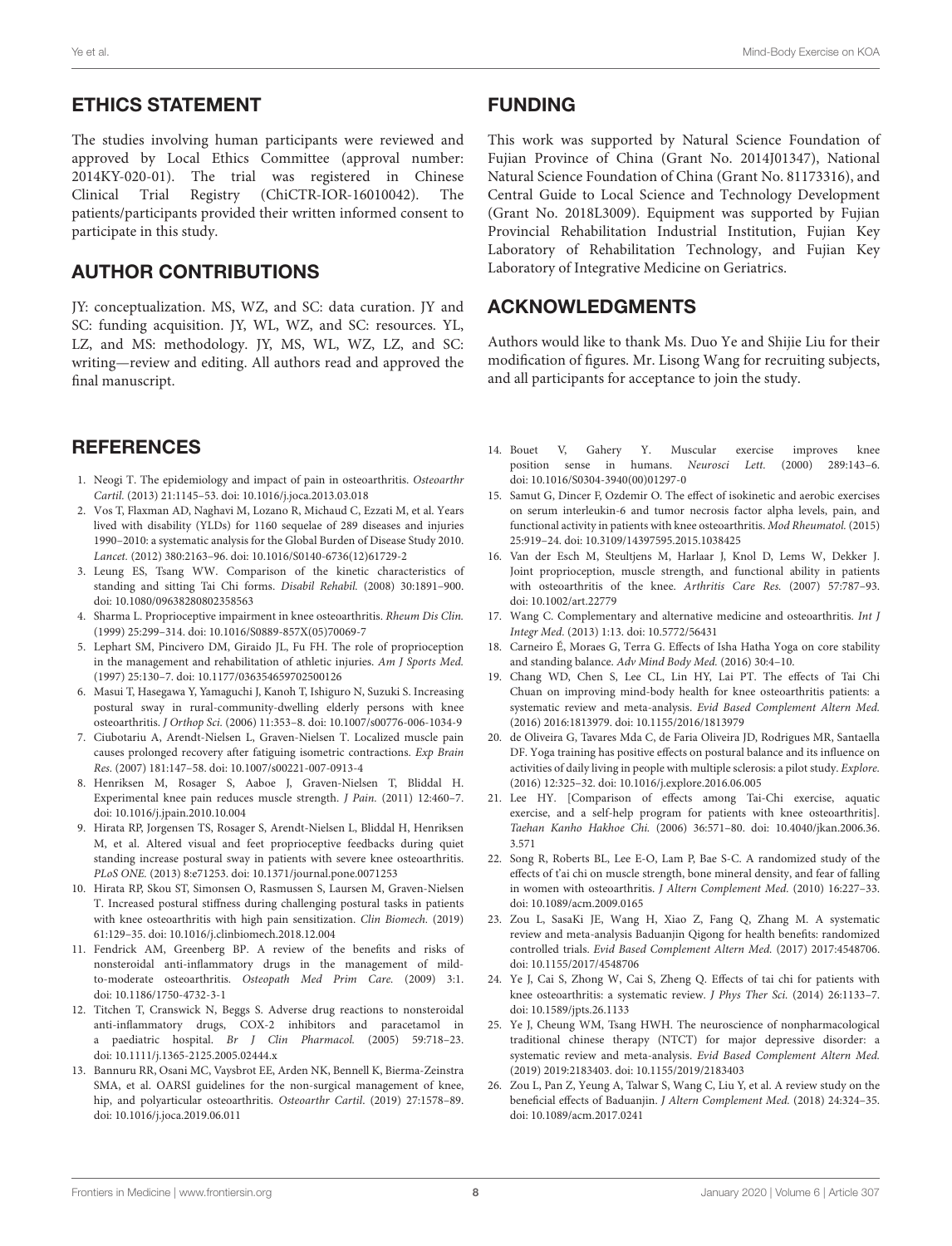- <span id="page-8-0"></span>27. Jiang YH, Tan C, Yuan S. Baduanjin exercise for insomnia: a systematic review and meta-analysis. Behav Sleep Med. (2017) 4:1–13. doi: [10.1080/15402002.2017.1363042](https://doi.org/10.1080/15402002.2017.1363042)
- 28. Liu SJ, Ren Z, Wang L, Wei GX, Zou L. Mind(-)body (Baduanjin) exercise prescription for chronic obstructive pulmonary disease: a systematic review with meta-analysis. Int J Environ Res Public Health. (2018) 15E1830. doi: [10.3390/ijerph15091830](https://doi.org/10.3390/ijerph15091830)
- 29. Zou L, Wang C, Chen X, Wang H. Baduanjin exercise for stroke rehabilitation: a systematic review with meta-analysis of randomized controlled trials. Int J Environ Res Public Health. [\(2018\) 15:E600. doi: 10.3390/ijerph15](https://doi.org/10.3390/ijerph15040600) 040600
- 30. Zou L, Yeung A, Quan X, Boyden SD, Wang H. A systematic review and meta-analysis of mindfulness-based (Baduanjin) exercise for alleviating musculoskeletal pain and improving sleep quality in people with chronic diseases. Int J Environ Res Public Health. (2018) 15:E206. doi: [10.3390/ijerph15020206](https://doi.org/10.3390/ijerph15020206)
- <span id="page-8-1"></span>31. Zou L, Yeung A, Quan X, Hui SS, Hu X, Chan JSM, et al. Mindfulnessbased Baduanjin exercise for depression and anxiety in people with physical or mental illnesses: a systematic review and meta-analysis. Int J Environ Res Public Health. (2018) 15:E231. doi: [10.3390/ijerph15020321](https://doi.org/10.3390/ijerph15020321)
- <span id="page-8-2"></span>32. An B, Dai K, Zhu Z, Wang Y, Hao Y, Tang T, et al. Baduanjin alleviates the symptoms of knee osteoarthritis. J Altern Complement Med. (2008) 14:167–74. doi: [10.1089/acm.2007.0600](https://doi.org/10.1089/acm.2007.0600)
- <span id="page-8-3"></span>33. Chen Y, Yu Y, He CQ. Correlations between joint proprioception, muscle strength, and functional ability in patients with knee osteoarthritis. Sichuan Da Xue Xue Bao Yi Xue Ban. (2015) 46:880–4.
- 34. Hatfield GL, Morrison A, Wenman M, Hammond CA, Hunt MA. Clinical tests of standing balance in the knee osteoarthritis population: systematic review and meta-analysis. Phys Ther. (2016) 96:324–37. doi: [10.2522/ptj.20150025](https://doi.org/10.2522/ptj.20150025)
- <span id="page-8-4"></span>35. Zou L, Han J, Li C, Yeung AS, Hui SS, Tsang WWN, et al. Effects of Tai Chi on lower limb proprioception in adults aged over 55: a systematic review and meta-analysis. Arch Phys Med Rehabil. (2018) 100:1102–13. doi: [10.1016/j.apmr.2018.07.425](https://doi.org/10.1016/j.apmr.2018.07.425)
- <span id="page-8-5"></span>36. Bergland A, Wyller TB. Risk factors for serious fall related injury in elderly women living at home. Inj Prev. (2004) 10:308–13. doi: [10.1136/ip.2003.004721](https://doi.org/10.1136/ip.2003.004721)
- <span id="page-8-6"></span>37. Li M, Fang Q, Li J, Zheng X, Tao J, Yan X, et al. The effect of Chinese traditional exercise-Baduanjin on physical and psychological well-being of college students: a randomized controlled trial. PLoS ONE. (2015) 10:e0130544. doi: [10.1371/journal.pone.0130544](https://doi.org/10.1371/journal.pone.0130544)
- <span id="page-8-7"></span>38. Moher D, Hopewell S, Schulz KF, Montori V, Gotzsche PC, Devereaux PJ, et al. CONSORT 2010 explanation and elaboration: updated guidelines for reporting parallel group randomised trials. Int J Surg. (2012) 10:28–55. doi: [10.1016/j.ijsu.2011.10.001](https://doi.org/10.1016/j.ijsu.2011.10.001)
- <span id="page-8-8"></span>39. Wu CW, Morrell MR, Heinze E, Concoff AL, Wollaston SJ, Arnold EL, et al. Validation of American College of Rheumatology classification criteria for knee osteoarthritis using arthroscopically defined cartilage damage scores. Semin Arthritis Rheum. (2005) 35:197–201. doi: [10.1016/j.semarthrit.2005.06.002](https://doi.org/10.1016/j.semarthrit.2005.06.002)
- <span id="page-8-9"></span>40. Kellgren JH, Lawrence JS. Radiological assessment of osteo-arthrosis. Ann Rheum Dis. (1957) 16:494–502. doi: [10.1136/ard.16.4.494](https://doi.org/10.1136/ard.16.4.494)
- <span id="page-8-10"></span>41. Ye J, Ng G, Yuen K. Acute effects of whole-body vibration on trunk muscle functioning in young healthy adults. J Strength Cond Res. [\(2014\) 28:2872–9. doi: 10.1519/JSC.0000000000](https://doi.org/10.1519/JSC.0000000000000479) 000479
- <span id="page-8-11"></span>42. Abbott R, Lavretsky H. Tai Chi and Qigong for the treatment and prevention of mental disorders. Psychiatr Clin N Am. (2013) 36:109–19. doi: [10.1016/j.psc.2013.01.011](https://doi.org/10.1016/j.psc.2013.01.011)
- <span id="page-8-12"></span>43. Jadelis K, Miller ME, Ettinger WH Jr, Messier SP. Strength, balance, and the modifying effects of obesity and knee pain: results from the Observational Arthritis Study in Seniors (oasis). J Am Geriatr Soc. (2001) 49:884–91. doi: [10.1046/j.1532-5415.2001.49178.x](https://doi.org/10.1046/j.1532-5415.2001.49178.x)
- <span id="page-8-13"></span>44. Bagnato S, Boccagni C, Boniforti F, Trinchera A, Guercio G, Letizia G, et al. Motor dysfunction of the "non-affected" lower limb: a kinematic comparative study between hemiparetic stroke and total knee prosthesized patients. Neurol Sci. (2009) 30:107–13. doi: [10.1007/s10072-009-0031-0](https://doi.org/10.1007/s10072-009-0031-0)
- <span id="page-8-14"></span>45. Bellamy N, Buchanan WW, Goldsmith CH, Campbell J, Stitt LW. Validation study of WOMAC: a health status instrument for measuring clinically important patient relevant outcomes to antirheumatic drug therapy in patients with osteoarthritis of the hip or knee. J Rheumatol. (1988) 15:1833–40.
- 46. Guermazi M, Mezganni M, Yahia M, Poiraudeau S, Fermanian J, Elleuch M, et al. Translation and construct validity of the Lequesne index for Arab speaking North African patients with osteoarthritis of the knee. Ann Readapt Med Phys. [\(2004\) 47:195–203. doi: 10.1016/j.annrmp.2004.](https://doi.org/10.1016/j.annrmp.2004.02.008) 02.008
- <span id="page-8-15"></span>47. Wolfe F, Kong SX. Rasch analysis of the Western Ontario MacMaster questionnaire (WOMAC) in 2205 patients with osteoarthritis, rheumatoid arthritis, and fibromyalgia. Ann Rheum Dis. (1999) 58:563–8. doi: [10.1136/ard.58.9.563](https://doi.org/10.1136/ard.58.9.563)
- <span id="page-8-16"></span>48. McConnell S, Kolopack P, Davis AM. The Western Ontario and McMaster Universities Osteoarthritis Index (WOMAC): a review of its utility and measurement properties. Arthritis Care Res. (2001) 45:453–61. doi: [10.1002/1529-0131\(200110\)45:5](https://doi.org/10.1002/1529-0131(200110)45:5$<$453::AID-ART365$>$3.0.CO)<453::AID-ART365>3.0.CO;2-W
- <span id="page-8-17"></span>49. Zeng Y, Zhou X, Wang A, Yang B, Wang S. Research on the impacts of fitness Qigong·Baduanjin on figure and physical function among the middle-aged and aged people. J Beijing Univ Phys Educ. (2005) 28:1207–9.
- <span id="page-8-18"></span>50. Ghandali E, Moghadam ST, Hadian MR, Olyaei G, Jalaie S, Sajjadi E. The effect of Tai Chi exercises on postural stability and control in older patients with knee osteoarthritis. J Bodyw Mov Ther. (2017) 21:594–8. doi: [10.1016/j.jbmt.2016.09.001](https://doi.org/10.1016/j.jbmt.2016.09.001)
- <span id="page-8-19"></span>51. Qingguang Z, Lingyan H, Jingxian L, Lijuan M, Yunya Z, Fang M, et al. Effect of Taijiquan practice versus wellness education on knee proprioception in patients with knee osteoarthritis: a randomized controlled trial. J Trad Chin Med. (2017) 37:774–81. doi: [10.1016/S0254-6272\(18\)30040-2](https://doi.org/10.1016/S0254-6272(18)30040-2)
- <span id="page-8-20"></span>52. Schmid A, McAlindon T, Schmid CH, Wang C. The influence of Tai Chi exercise on proprioception in patients with knee osteoarthritis: results from a pilot randomized controlled trial. Int J Integr Med. (2013) 1:37. doi: [10.5772/57137](https://doi.org/10.5772/57137)
- <span id="page-8-21"></span>53. Wang C, Schmid CH, Iversen MD, Harvey WF, Fielding RA, Driban JB, et al. Comparative effectiveness of Tai Chi versus physical therapy for knee osteoarthritis: a randomized trial. Ann Intern Med. (2016) 165:77–86. doi: [10.7326/M15-2143](https://doi.org/10.7326/M15-2143)
- 54. Zhang Y, Huang L, Su Y, Zhan Z, Li Y, Lai X. The effects of traditional chinese exercise in treating knee osteoarthritis: a systematic review and meta-analysis. PLoS ONE. [\(2017\) 12:e0170237. doi: 10.1371/journal.pone.01](https://doi.org/10.1371/journal.pone.0170237) 70237
- <span id="page-8-22"></span>55. Zhu Q, Huang L, Wu X, Wang L, Zhang Y, Fang M, et al. Effects of Tai Ji Quan training on gait kinematics in older Chinese women with knee osteoarthritis: a randomized controlled trial. J Sport Health Sci. (2016) 5:297– 303. doi: [10.1016/j.jshs.2016.02.003](https://doi.org/10.1016/j.jshs.2016.02.003)
- <span id="page-8-23"></span>56. Wang C, Schmid CH, Hibberd PL, Kalish R, Roubenoff R, Rones R, et al. Tai Chi is effective in treating knee osteoarthritis: a randomized controlled trial. Arthritis Rheum. (2009) 61:1545–53. doi: [10.1002/art.24832](https://doi.org/10.1002/art.24832)
- <span id="page-8-24"></span>57. An BC, Wang Y, Jiang X, Lu HS, Fang ZY, Wang Y, et al. Effects of Baduanjin () exercise on knee osteoarthritis: a one-year study. Chin J Integr Med. (2013) 19:143–8. doi: [10.1007/s11655-012-1211-y](https://doi.org/10.1007/s11655-012-1211-y)
- <span id="page-8-25"></span>58. Collins JJ, De Luca CJ. Open-loop and closed-loop control of posture: a random-walk analysis of center-of-pressure trajectories. Exp Brain Res. (1993) 95:308–18. doi: [10.1007/BF00229788](https://doi.org/10.1007/BF00229788)
- <span id="page-8-26"></span>59. Ehsani H, Mohler J, Marlinski V, Rashedi E, Toosizadeh N. The influence of mechanical vibration on local and central balance control. J Biomech. (2018) 71:59–66. doi: [10.1016/j.jbiomech.2018.01.027](https://doi.org/10.1016/j.jbiomech.2018.01.027)
- <span id="page-8-27"></span>60. Chen HH, Yeh ML, Lee FY. The effects of Baduanjin qigong in the prevention of bone loss for middle-aged women. Am J Chin Med. (2006) 34:741–7. doi: [10.1142/S0192415X06004259](https://doi.org/10.1142/S0192415X06004259)
- <span id="page-8-28"></span>61. Takacs J, Carpenter MG, Garland SJ, Hunt MA. The role of neuromuscular changes in aging and knee osteoarthritis on dynamic postural control. Aging Dis. (2013) 4:84–99.
- <span id="page-8-29"></span>62. Petrella M, Neves TM, Reis JG, Gomes MM, Oliveira RD, Abreu DC. Postural control parameters in elderly female fallers and non-fallers diagnosed or not with knee osteoarthritis. Rev Bras Reumatol. (2012) 52:512–7. doi: [10.1590/S0482-50042012000400004](https://doi.org/10.1590/S0482-50042012000400004)